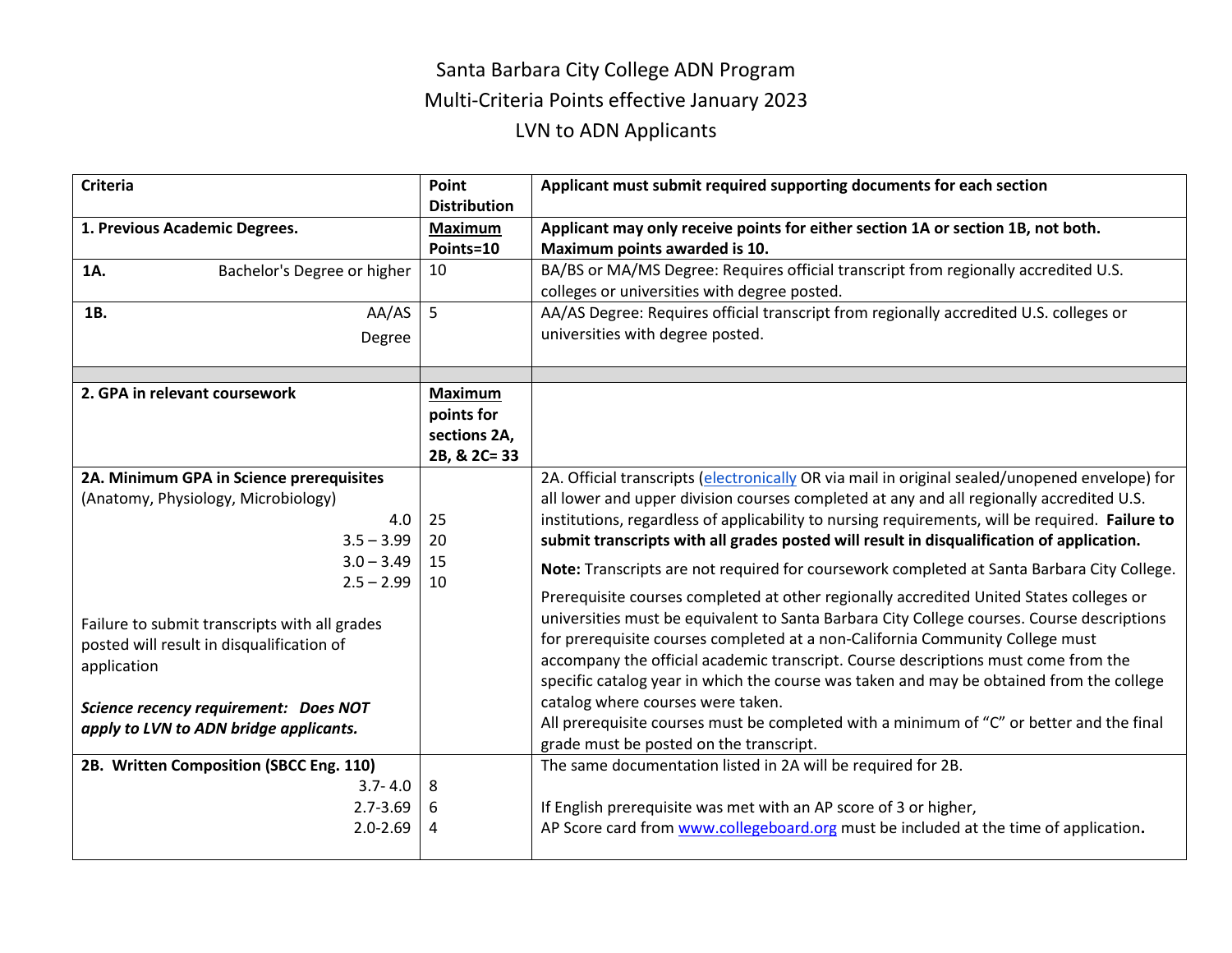| 2C. Repeats with D, F, or FW or NP in Science                    |                | The same documentation listed in 2A will be required for 2C.                               |
|------------------------------------------------------------------|----------------|--------------------------------------------------------------------------------------------|
| and English prerequisites (eg. Anatomy,                          |                |                                                                                            |
| Physiology, Microbiology, or English 110)                        |                | W (withdrawal) nor EW (Excused withdrawal) not included in repeats.                        |
| 3 repeats or more                                                | -5             |                                                                                            |
| 3. Approved diagnostic assessment tool, ATI                      | <b>Maximum</b> | Must achieve a minimum ATI TEAS Total Score of 62% to be eligible to apply. SBCC           |
| <b>Test of Essential Academic Skills (ATI TEAS)</b>              | Points = $20$  | accepts the first TEAS attempt only. Must be the most current version (called ATI TEAS).   |
| <b>Total Score</b><br>>80%                                       | $\pmb{4}$      | If an applicant tests at Santa Barbara City College, the ATI TEAS score is received        |
| >75%                                                             | 3              | automatically and no other documentation is required.                                      |
| >69%                                                             | 2              | If an applicant has taken or will take the ATI TEAS at a location other than Santa Barbara |
| >62%                                                             | 1              | City College, the applicant must request to have Assessment Technologies Institute (ATI)   |
| < 62%                                                            | 0              | send the ATI TEAS transcript (score) to SBCC by going to their website at                  |
| <b>TEAS Reading</b><br>282%                                      | 4              | www.atitesting.com                                                                         |
| >79%                                                             | 3              |                                                                                            |
| 276%                                                             | 2              | The ATI TEAS score is required at the time of application and must be received by the last |
| >73%                                                             | 1              | day of the application cycle.                                                              |
| 52%                                                              | 0              |                                                                                            |
| <b>TEAS Math</b><br>>85%                                         | 4              | *An applicant who scores below 62% on the ATI TEAS exam will become ineligible for the     |
| 282%                                                             | 3              | current application cycle and must meet with the SBCC Program Director or designee to      |
| >78%                                                             | 2              | complete a remediation plan.                                                               |
| 274%                                                             | 1              |                                                                                            |
| <73%                                                             | 0              |                                                                                            |
| <b>TEAS Science</b><br>270%                                      | 4              |                                                                                            |
| 265%                                                             | 3              |                                                                                            |
| $>60\%$                                                          | 2              |                                                                                            |
| >56%                                                             | 1              |                                                                                            |
| $55\%$                                                           | 0              |                                                                                            |
| <b>TEAS English</b><br>>80%                                      | 4              |                                                                                            |
| 275%                                                             | 3              |                                                                                            |
| 272%                                                             | 2              |                                                                                            |
| 267%                                                             | 1              |                                                                                            |
| <66%                                                             | 0              |                                                                                            |
|                                                                  |                |                                                                                            |
| 4. Paid work (direct patient care) and/or                        | <b>Maximum</b> | Applicant may receive points for both sections 4A and 4B. Maximum points awarded is        |
| volunteer experience in healthcare within the<br>past two years. | Points=25      | 25.                                                                                        |
| 4000+ hours (approximately 2 year full<br>4A.                    | 20             | Paid work: Letter from current/former employer verifying employment. The letter must       |
|                                                                  |                | be on organization letterhead with an original signature and include the applicant's name  |
| time employment) or more working as an LVN                       |                | (must match name on application), start date and end date (if applicable), employment      |
| in healthcare                                                    |                | status (full-time/part-time), number of hours worked per week (or total hours worked       |
|                                                                  |                |                                                                                            |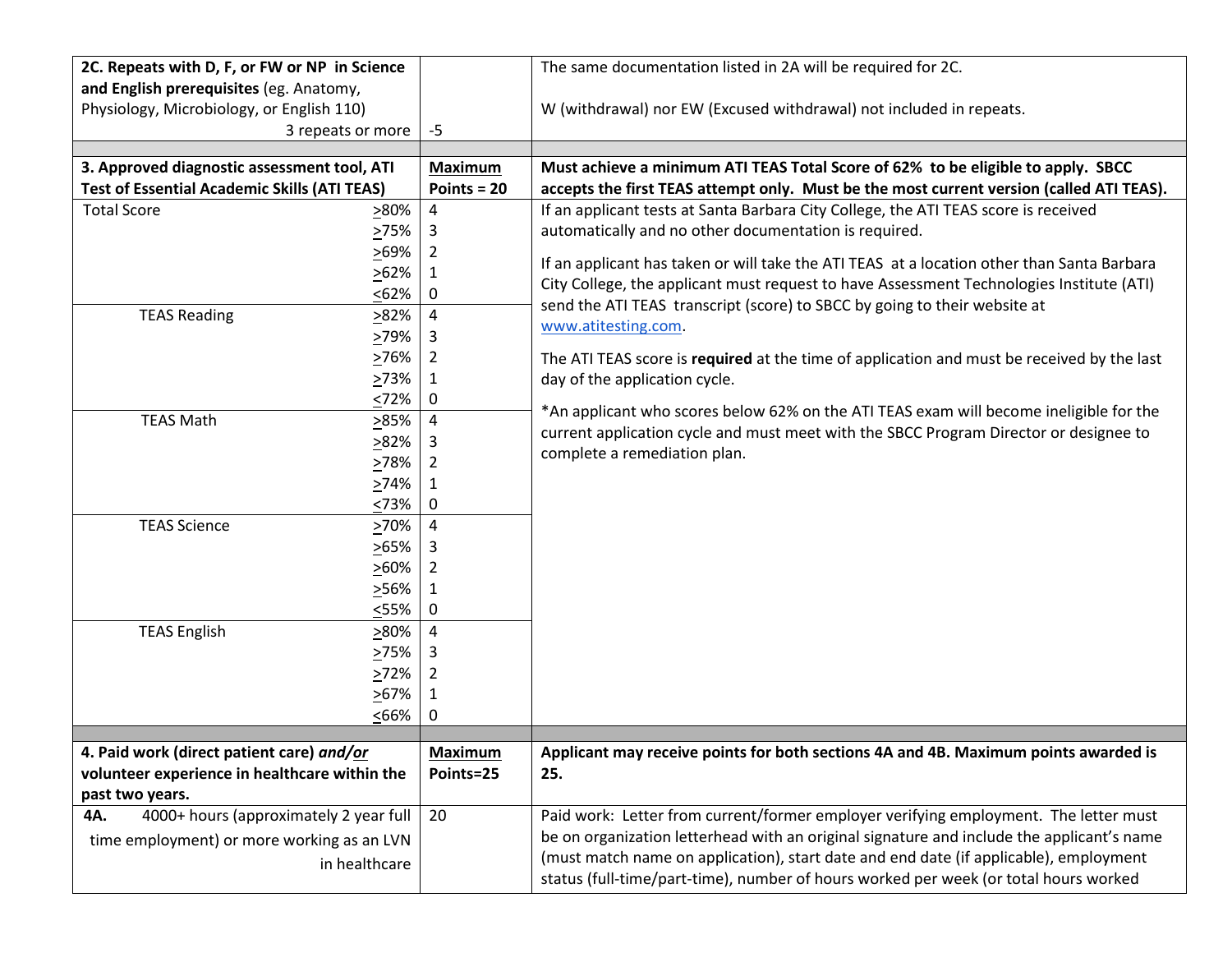| 2000-3999 hours (approximately 1 year full<br>time employment) or more working as an LVN<br>in healthcare<br>1000-1999 hours (approximately 1/2 a year full<br>time employment) or more working as an LVN<br>in healthcare<br>200+ hours volunteering in healthcare<br>4B.<br>100-199 hours volunteering in healthcare                                                                                                                                                                                                                     | 12<br>3<br>5<br>$\overline{2}$ | from/to date), job title, department if applicable, and examples of duties including patient<br>interaction.<br>Volunteer: Letter from current/former organization verifying volunteer service. The letter<br>must be on organization letterhead with an original signature and must include the<br>applicant's name (must match name on application), start date and end date (if applicable),<br>total number of hours volunteered, and examples of duties including patient interaction.                                                                                                                                                                                                                                                                                                                                                                                                                                                                                                                                                                                                                                                                                                                                                                                                                                                                                                    |
|--------------------------------------------------------------------------------------------------------------------------------------------------------------------------------------------------------------------------------------------------------------------------------------------------------------------------------------------------------------------------------------------------------------------------------------------------------------------------------------------------------------------------------------------|--------------------------------|------------------------------------------------------------------------------------------------------------------------------------------------------------------------------------------------------------------------------------------------------------------------------------------------------------------------------------------------------------------------------------------------------------------------------------------------------------------------------------------------------------------------------------------------------------------------------------------------------------------------------------------------------------------------------------------------------------------------------------------------------------------------------------------------------------------------------------------------------------------------------------------------------------------------------------------------------------------------------------------------------------------------------------------------------------------------------------------------------------------------------------------------------------------------------------------------------------------------------------------------------------------------------------------------------------------------------------------------------------------------------------------------|
|                                                                                                                                                                                                                                                                                                                                                                                                                                                                                                                                            |                                |                                                                                                                                                                                                                                                                                                                                                                                                                                                                                                                                                                                                                                                                                                                                                                                                                                                                                                                                                                                                                                                                                                                                                                                                                                                                                                                                                                                                |
| 5. Life experiences or special circumstances.<br>On the Supporting Documentation form,<br>specify which criteria you fall under.                                                                                                                                                                                                                                                                                                                                                                                                           | <b>Maximum</b><br>Points = $7$ | Applicant may fall under one or more of these criteria, but maximum points awarded is<br>7.                                                                                                                                                                                                                                                                                                                                                                                                                                                                                                                                                                                                                                                                                                                                                                                                                                                                                                                                                                                                                                                                                                                                                                                                                                                                                                    |
| A. Disabilities (Same meaning used in<br>Section 2626 of the Unemployment<br>Insurance Code)<br>Low family income<br>В.<br>First generation to attend college<br>C.<br>D. Need to work (Need to work means<br>student is working at least part-time<br>while completing academic work that<br>is prerequisite for the Nursing<br>Program)<br>Disadvantaged social or educational<br>Е.<br>environment<br>Difficult personal and family situation/<br>F.<br>circumstances<br><b>G.</b> Refugee status<br>H. Veteran Status/Veteran's spouse |                                | A. Obtain verification of disability by a qualified professional that identifies the nature<br>of the condition and the resulting functional limitations. We recommend that you<br>submit your verification of disability to your college's Disability Office so that they<br>can verify your disability status while maintaining confidentiality.<br>B. Proof of Eligibility or receipt of financial aid under a program that may include, but<br>not limited to, a fee waiver from the CA College Promise Grant (CCPG A or B only)),<br>the CalGrant Program, the federal Pell Grant program or CalWORKs)<br>C. Complete the ADN Admission Supporting Documentation Form explaining situation<br>or circumstances.<br>D. Paycheck stub during period of time enrolled in prerequisite courses OR letter from<br>employer (must be on organization letterhead) verifying employment was at least<br>part-time while completing prerequisite courses<br>Participation or eligibility for Extended Opportunity Programs & Services (EOPS)<br>Е.<br>Complete ADN Admission Supporting Documentation Form explaining situation or<br>F.<br><b>circumstances</b><br><b>G.</b> Documentation or letter from USCIS<br>H. Copy of DD-214. Service in the active military, naval, or air service, and discharge<br>under circumstances other than dishonorable. Active service includes full time duty |
|                                                                                                                                                                                                                                                                                                                                                                                                                                                                                                                                            |                                | in the National Guard. An eligible spouse would include the widow/widower of a<br>veteran that otherwise meets this criteria.                                                                                                                                                                                                                                                                                                                                                                                                                                                                                                                                                                                                                                                                                                                                                                                                                                                                                                                                                                                                                                                                                                                                                                                                                                                                  |